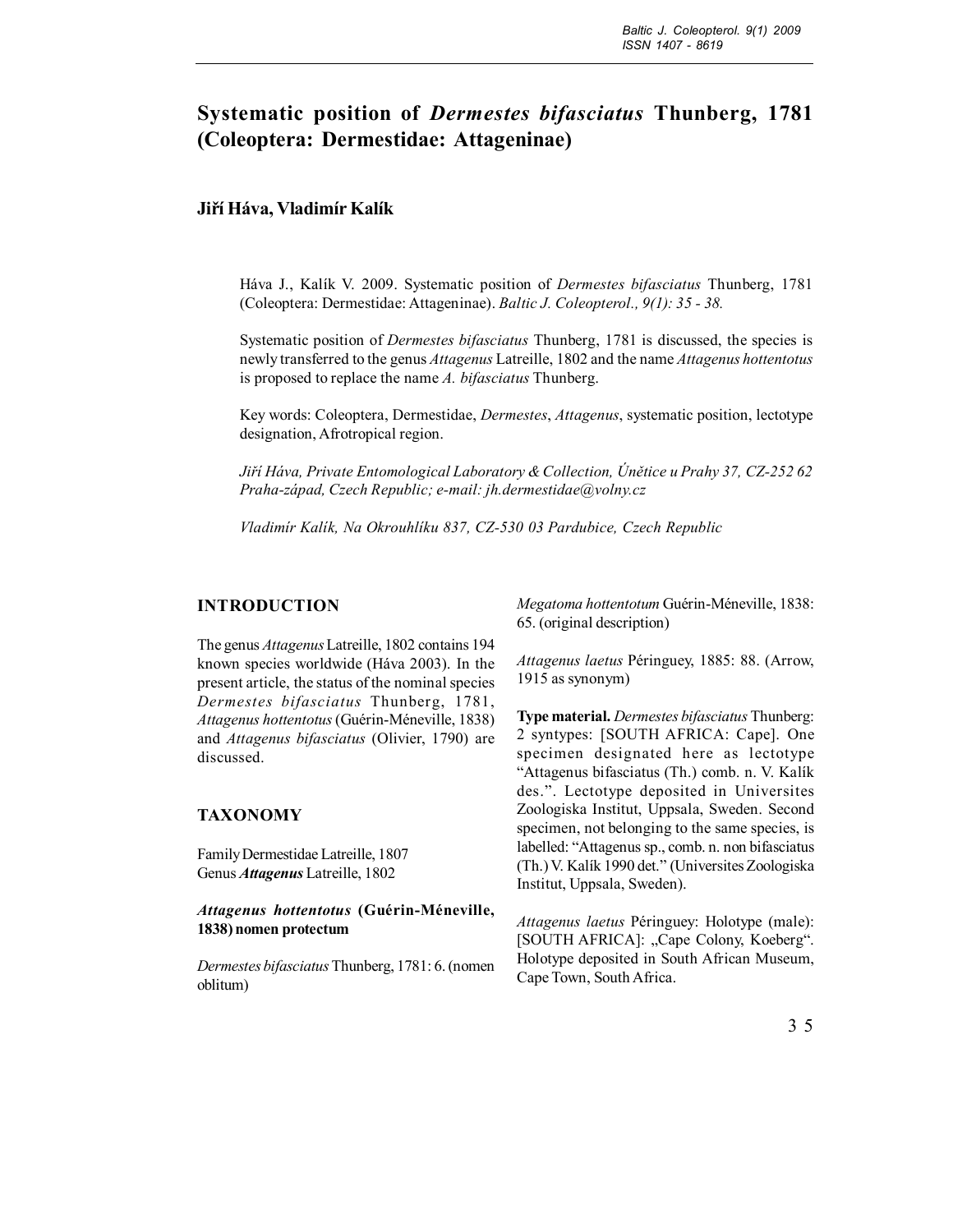**Other material studied:** total number of examined specimens from South Africa: 12.

### **ACKNOWLEDGEMENTS**

**Remarks.** Thunberg (1781) described the species *Dermestes bifasciatus*. The species was quoted in two works only. Mroczkowski (1968) mentioned the species in his catalogue as *Dermestes bifasciatus,* but he considered it among species which did not belong to Dermestidae; this was also repeated by Háva (2003) in his catalogue. Dalla Torre (1911) did not mention the species in his catalogue.

The authors studied the holotype of the species and decided that it belongs to the family Dermestidae, to genus *Attagenus*, i.e. *Attagenus bifasciatus* (Thunberg, 1781) **comb. n.** However, the name has already existed in the genus *Attagenus: Attagenus bifasciatus* (Olivier, 1790: 13). This is a common Mediterranean species, mentioned in tens different taxonomic or faunistic papers, such as e.g. Schönherr (1806), Sturm (1843), Kraatz (1858), Reitter (1881), Dalla Torre (1911), Winkler (1926), Luigioni (1929), Porta (1929), Normand (1936), Bodenheimer (1937), Kocher (1956), Mroczkowski (1965, 1968), Alfieri (1976), Zhantiev (1976), Nardi (1995), Háva (2003, 2007), Háva & Nardi (2007), Háva et al. (2007). Háva et al. (2007) designated the neotype of this species. Its name should be fixed to support the stability of nomenclature according to ICZN (1999) paragraph 23.9.1.2. Thus, *Dermestes bifasciatus* Thunberg, 1781 should be suppressed as a forgotten name and the valid name of the relevant African species should be its oldest available synonym, *Attagenus hottentotus* (Guérin-Méneville, 1838).

All the following nominal species are identical: *Dermestes bifasciatus* Thunberg, 1781, *Megatoma hottentotum* Guérin-Méneville, 1838 and *Attagenus laetus* Péringuey, 1885.

**Distribution.** Species known from Mozambique and South Africa (Háva 2003).

We are indebted to J. Jelínek (National Museum, Prague, Czech Republic), who provided helpful comments to improve our manuscript, and to M. Rakovič (Department of Biophysics, Charles University, Prague, Czech Republic), who translated it into English.

## **REFERENCES**

- Alfieri A. 1976: The Coleoptera of Egypt. *Mémoires de la Societe Entomologique d´Egypte* 5: 1-360.
- Arrow G. J. 1915: Notes on the Coleopterous family Dermestidae, and descriptions of some new forms in the
- British Museum. *The Annals and Magazine of Natural History* 15: 425-451.
- Bodenheimer S. H. 1937: Dermestidae pp. 127- 128. *Prodromus faunae Palestinae*. Essai sur les Éléments Zoogéographiques et Historiques du Sud-Ouest du Sous-Régne Paléarctique. A L´Institut D´Égypte, Sa Majesté Farouk IER, Roi D´Égypte. Tome Trente-Troisiéme. Le Caire: Institut Francais, D´Archeologie Orientale, 286 pp.
- Dalla Torre K. W. 1911: Coleopterorum Catalogus. Pars 33: Nosodendridae, Byrrhidae, Dermestidae. In: Junk W. & Schenkling S. (eds): Coleopterorum Catalogus. Berlin: W. Junk, 96 pp.
- Guérin-Méneville F. E. 1838: Insectes du voyage de la Favorite. *Magasin de Zoologie, Classe IX, Insectes* 8(1) 3 (1832-1838): 1-66, plate 225- 238.
- Háva J. 2003: World Catalogue of the Dermestidae (Coleoptera). *Studie a Zprávy Oblastního*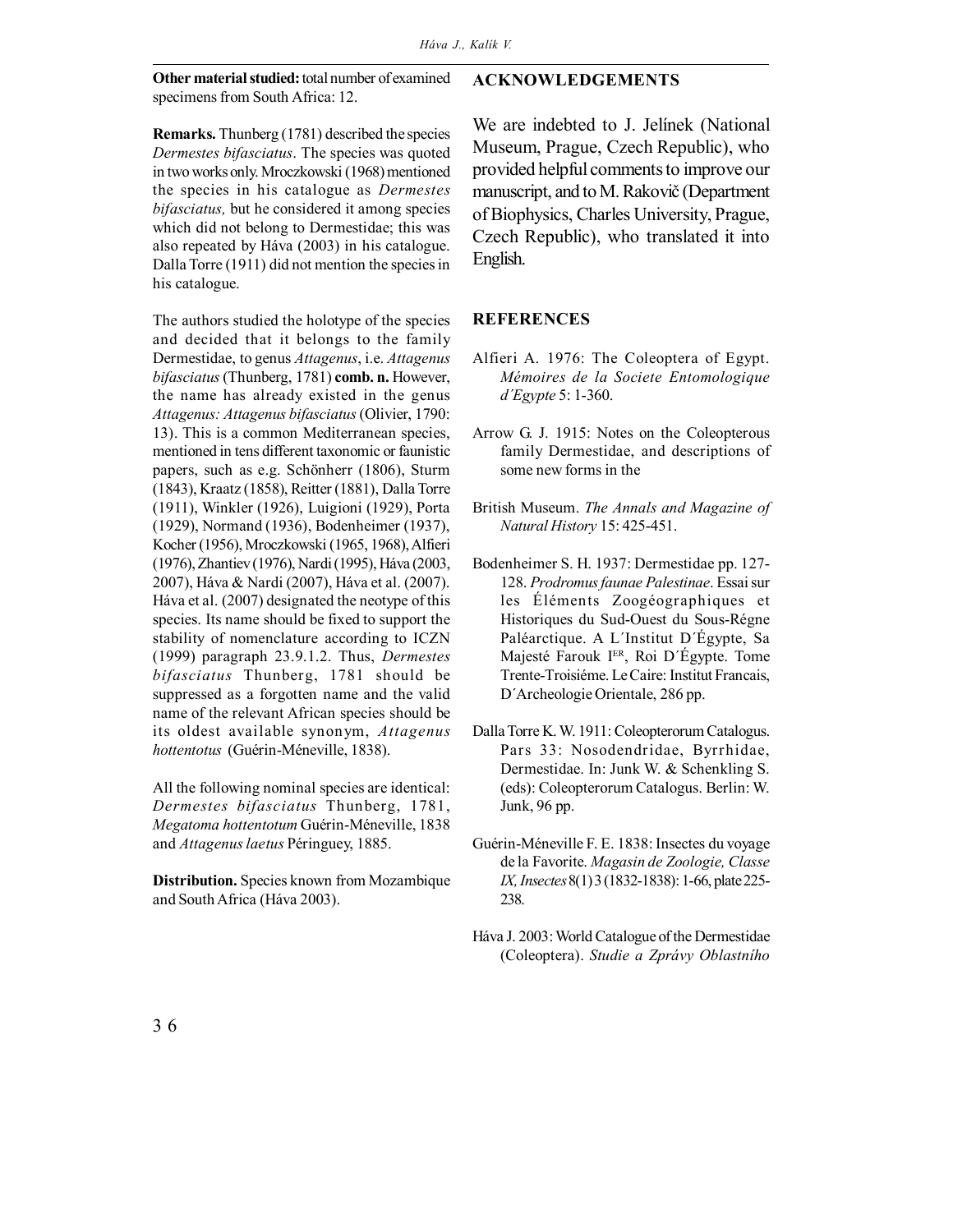*Muzea Praha-východ v Brandýse nad Labem a Staré Boleslavi*, Supplementum 1: 1-196.

- Háva J. 2007: Dermestidae pp. 57, 299-320. In: Löbl I. & Smetana A. (eds.): *Catalogue of Palaearctic Coleoptera. Volume 4. Elateroidea, Derodontoidea, Bostrichoidea, Lymexyloidea, Cleroidea and Cucujoidea*. Stenstrup: Apollo Books, 935 pp.
- Háva J., Kadej M. & Kalík V. 2007: Neotype designation of *Dermestes bifasciatus* Olivier, 1790 (Coleoptera: Dermestidae: Attageninae). *Genus* 18: 361-366.
- Háva J. & Nardi G. 2007: Notes on some *Attagenus* from Italy (Insecta, Coleoptera: Dermestidae). *Aldrovandia*, Roma 3: 121-124.
- International Commision of Zoological Nomenclature 1999: *International Code of Zoological Nomenclature, Fourth Edition, adopted by the International Union of Biological Sciences*. London: International Trust for Zoological Nomenclature, xxix + 305 pp.
- Kocher L. 1956: Catalogue commenté des Coléoptères du Maroc. Fasc. IV - Clavicornes et groupes voisins (Dermestidae pp. 19-30). *Travaux de l´Institut Scientifique Chérifien,* Rabat 11: 1-136.
- Kraatz G. 1858: Beitrag zur Käferfauna Griechenlands. Dritter Stück: Staphylinidae (Schluss), Trichopterygia, Histeridae, Phalacridae, Nitidulariae, Trogositarii, Colydii, Cucujidae, Cryptophagidae, Thorictidae, Mycetophagidae, Dermestini, Byrrhini. *Berliner Entomologische Zeitschrift* 2: 123-148.
- Luigioni P. 1929: I Coleotteri d'Italia, Catalogo Sinonimico, Topografico, Bibliografico. *Memorie della Pontificia Accademia delle Scienze, I Nuovi Licei* (serie II) 13: 1-1160.
- Mroczkowski M. 1965: Ergebnisse der Albanien-Expedition 1961 des Deutschen Entomologischen Institutes. 36. Beitrag. (Col.: Dermestidae). *Beiträge Entomologie,* Berlin 15: 665-671.
- Mroczkowski M. 1968: Distribution of the Dermestidae (Coleoptera) of the world with a catalogue of all known species. *Annales Zoologici* 26: 15-191.
- Nardi G. 1995: Dermestidae pp. 12-14. In: Audisio P., Liberti G., Nard, G., Poggi R.: 53. *Coleoptera Polyphaga VIII (Cantharoidea, Dermestoidea)*. In: Minelli A., Ruffo S., La Posta S. (eds.): *Checklist delle specie della fauna Italiana*. Edizioni Calderini Bologna, 17 pp.
- Normand H. 1936: Contribution au Catalogue des Coleopteres de la Tunisie (7e fascicule). *Bulletin de la Société d´Histoire Naturelle de l´Afrique du Nord,* Alger 26: 286-304.
- Olivier A. G. 1790: *Entomologie, ou histoire naturelle des Insectes, Avec leurs caracteres génériques et spécifiques, leur description, leur syninymie, et leur figure enluminée. Coleoptéres.* Tome Second. No. 9. Dermeste. 16 pp., No. 14 Anthrene. 10 pp. Paris: de Baudouin.
- Péringuey L. 1885: First contribution to the South-African Coleopterous Fauna. *Transactions South African Philosophical Society* **3**: 74-  $149 + (1)$ , 4 pls.
- Porta A. 1929: *Fauna Coleopterorum Italica. Vol. III Diversicornia*. Piacenza: Stailimente Tipografico Piacentino, 466 pp.
- Reitter E. 1881: Bestimmungs-Tabellen der europäischen Coleopteren. III Heft. I. Auflage. Enthaltend die Familien: Scaphidiidae, Lathridiidae und Dermestidae. *Verhandlungen der Kaiserlich-Königlichen Zoologisch-Botanischen Gesellschaft in Wien* 30 (1880): 41-94.